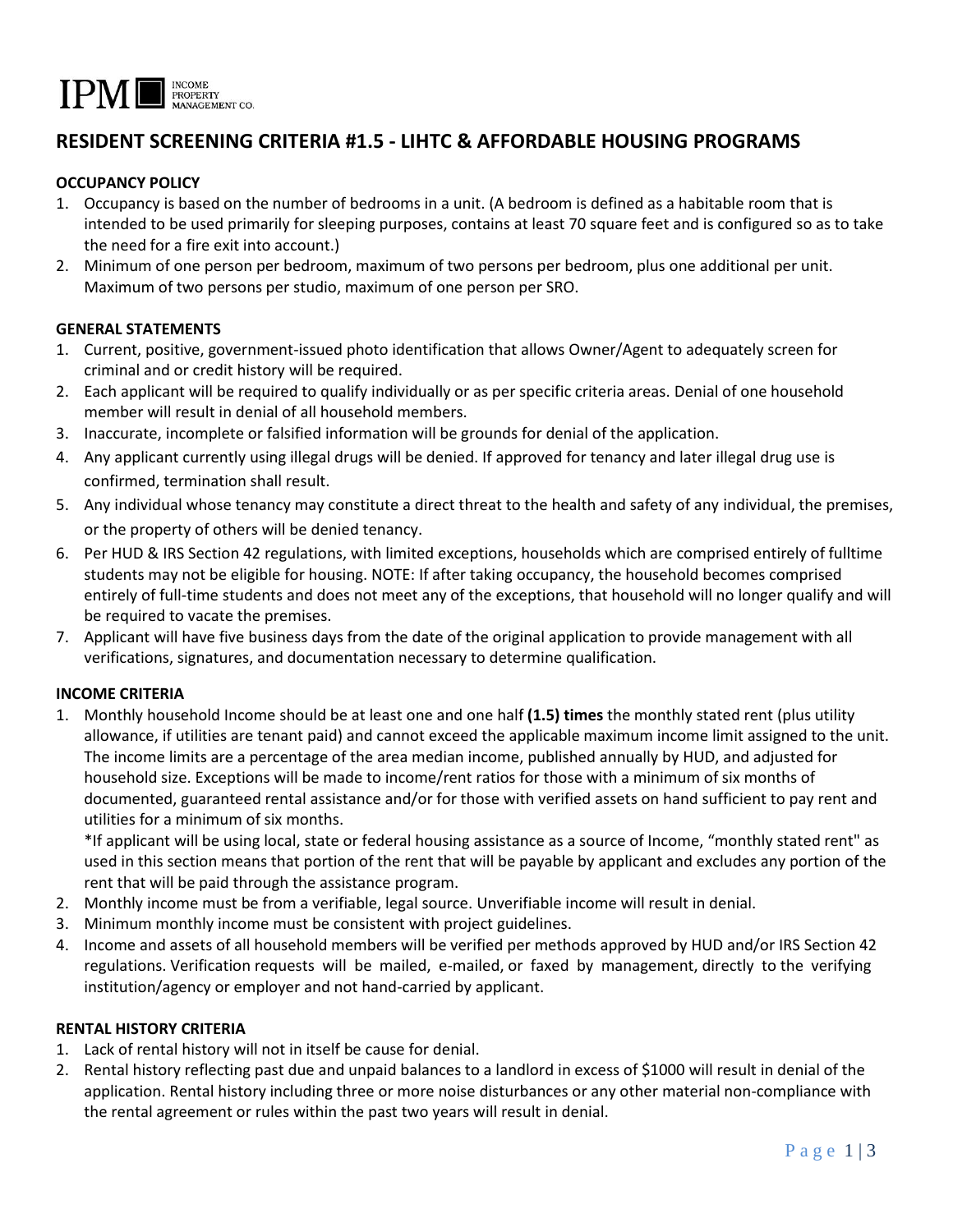# **EVICTION HISTORY CRITERIA**

Three years of eviction-free history is required. Eviction actions that were dismissed or resulted in a judgment for the applicant will not be considered.

# **CRIMINAL CONVICTION CRITERIA**

Upon receipt of the Rental Application and screening fee, Owner/ Agent will conduct a search of public records to determine whether charges pending as of the date of the application; a conviction; a guilty plea; or no contest plea), for any of the following crimes as provided in ORS 90.303(3):drug-related crime; person crime; sex offense; crime involving applicant or any proposed resident or occupant has a "Conviction" (which means: financial fraud, including identity theft and forgery; or any other crime if the conduct for which applicant was convicted or is charged is of a nature that would adversely affect property of the landlord or a tenant or the health, safety or right to peaceful enjoyment of the premises of residents, the landlord or the landlord's agent. Owner/Agent will not consider a previous arrest that did not result in a Conviction or expunged records.

If applicant, or any proposed occupant, has a Conviction In their past which would disqualify them under these criminal conviction criteria, and desires to submit additional information to Owner/Agent along with the application so Owner/Agent can engage in an individualized assessment (described below) upon receipt of the results of the public records search and prior to a denial applicant should do so. Otherwise, applicant may request the review process after denial as set forth below, however, see item (c) under "Criminal Conviction Review Process" below regarding holding the unit. A single Conviction for any of the following, subject to the results of any review process, shall be grounds for denial of the Rental Application.

- 1. Felonies involving: murder, manslaughter, arson, rape, kidnapping, child sex crimes, or manufacturing or distribution of a controlled substance.
- 2. Felonies not listed above involving: drug-related crime; person crime; sex offense; crime Involving financial fraud, including Identity theft and forgery; or any other crime. If the conduct for which applicant was convicted or is charged is of a nature that would adversely affect property of the landlord or a tenant or the health, safety or right of peaceful enjoyment of the premises of the residents, the landlord or the landlord's agent, where the date of disposition has occurred in the last 5 years.
- 3. Misdemeanors involving: drug related crimes, person crimes, sex offenses, domestic violence, violation of a restraining order, stalking, weapons, criminal impersonation, possession of burglary tools, financial fraud crimes, where the date of disposition has occurred in the last 3 years.
- 4. Misdemeanors not listed above involving: theft, criminal trespass, criminal mischief, property crimes or any other crime if the conduct for which applicant was convicted or is charged Is of a nature that would adversely affect property of the landlord or a tenant or the health, safety or right of peaceful enjoyment of the premises of the residents, the landlord or the landlord's agent, where the date of disposition has occurred in the last 1 years.
- 5. Conviction of any crime that requires lifetime registration as a sex offender will result in denial.

# **CRIMINAL CONVICTION REVIEW PROCESS**

Owner/Agent will engage in an individualized assessment of the applicant's, or other proposed occupant's, convictions if applicant has satisfied all other criteria (the denial was based solely on one or more Convictions) and:

- 1. Applicant has submitted supporting documentation prior to the public records search; or
- 2. Applicant is denied based on failure to satisfy these criminal criteria and has submitted a written request along with supporting documentation. Supporting documentation may include:
	- a. Letter from parole or probation office;
	- b. Letter from caseworker, therapist, counselor, employer, teacher, etc
	- c. Certifications of treatments/rehab programs;
	- d. Certification of trainings completed;
	- e. Proof of employment; and
	- f. Statement of the applicant.